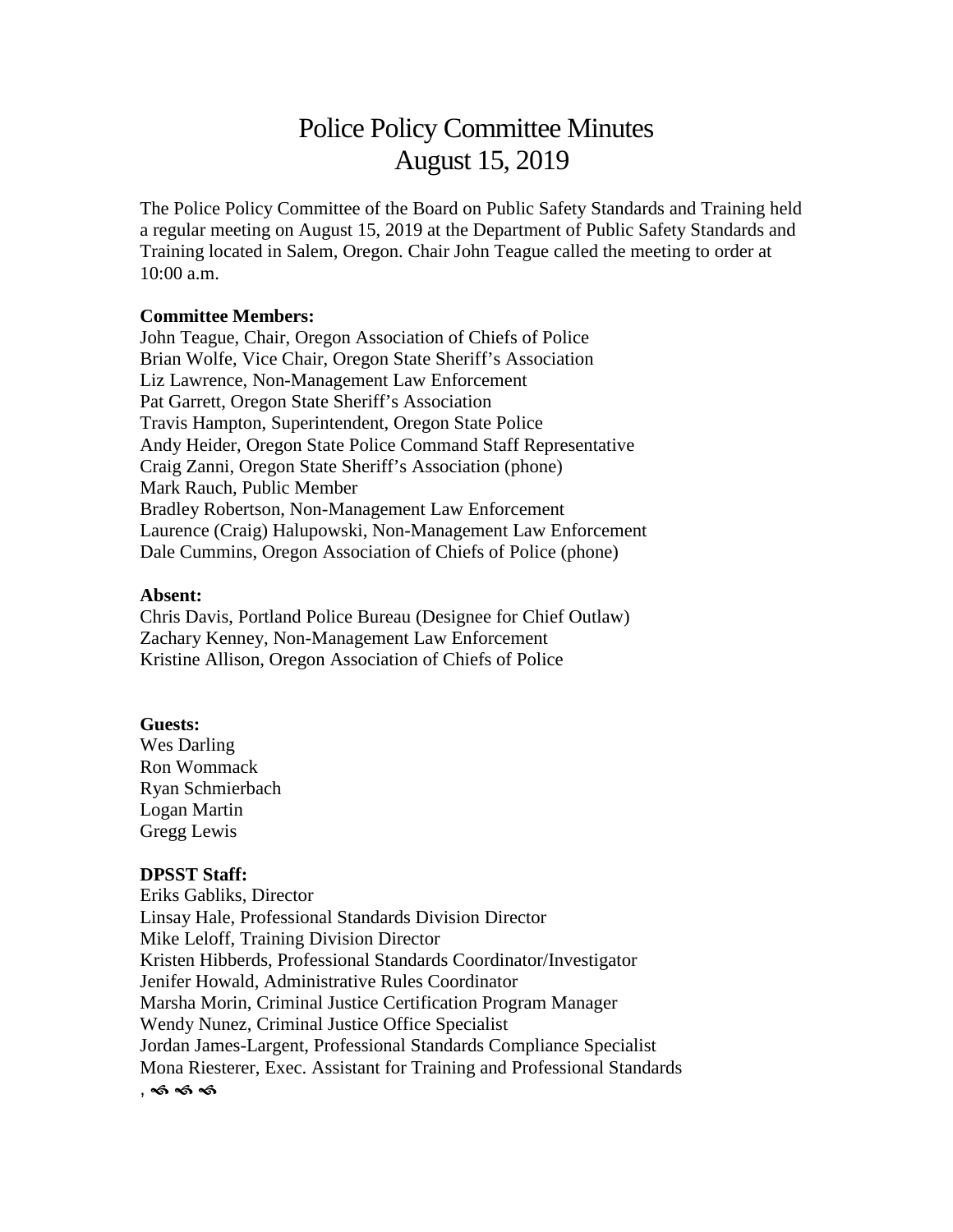### **1. Introduction**

Introductions of members, guest and staff were presented.

### **2. Minutes of May 16, 2019 Meeting**

*Craig Halupowski moved that the committee approve the minutes of the May 16, 2019 Police Policy Committee meeting. Mark Rauch seconded the motion. The motion carried unanimously.*

### **3. Proposed Rule Changes for OAR 259-008-0010: Establishing Pre-Employment Psychological Screening Standards for Compliance with SB 423** Presented by Jennifer Howald

Senate Bill 423 becomes effective on January 1, 2020. This new law prohibits the employment of a person as a police officer or reserve officer unless a preemployment psychological screening has been completed. SB 423 directs the Board on Public Safety Standards and Training (Board) to adopt rules establishing standards for the qualifications and training necessary for the individual conducting the screening and the standards and procedures for conducting a screening.

In order to facilitate the development of standards for the Board to consider, staff researched the 2014 IACP Pre-employment Psychological Evaluation Guidelines and the standards adopted by other states. Based on the initial research, DPSST shared a first draft of potential rule language with the OACP and OSSA providing an opportunity for Chiefs and Sheriffs to submit preliminary feedback.

In recognition of the diversity of the agencies that are impacted by this law, staff presented draft rule language that seeks to strike a balance between the IACP guidelines, the comments received regarding the preliminary draft rule language, and Board standards. This language is permissive so that the employing agency maintains as much discretion as possible in the selection of the licensed mental health professional and the employing agency retains the final hiring authority.

*Mark Rauch moved to recommend the Board adopt the changes as proposed and that the Board approve filing the proposed rule changes for OAR 259-008-0010 with the Secretary of State as a permanent rule if no comments are received. Brian Wolfe seconded the motion. The motion passed unanimously.*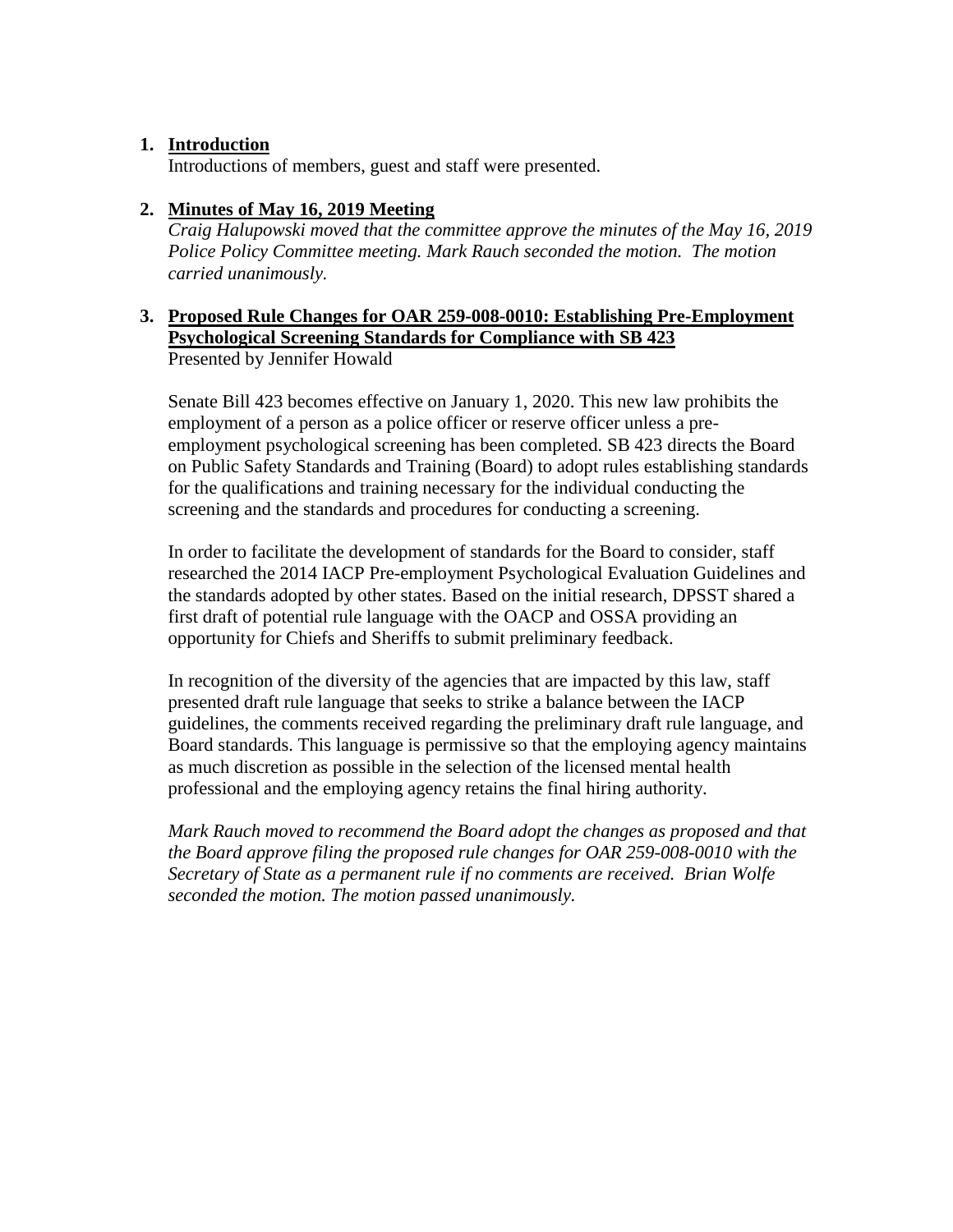# **4. Administrative Closures – Police/Regulatory Specialist**

Presented by Kristen Hibberds

Staff presented the following professional standards cases to the Police Policy Committee for administrative closure

| Officer                                                                 | Certifications | Summary                                                                                                                                                                 | Flagged for<br>Review<br>(if hired in<br>future) |
|-------------------------------------------------------------------------|----------------|-------------------------------------------------------------------------------------------------------------------------------------------------------------------------|--------------------------------------------------|
| Westfall, Jason<br>#33205<br><b>OSP</b>                                 | <b>Basic</b>   | Separation - Performance<br>deficiencies and insufficient<br>evidence to prove dishonesty was<br>knowingly                                                              | No                                               |
| Jackson, Kenneth<br>#44581<br>Junction City PD                          | Advanced       | Separation - Resignation<br>unrelated to any misconduct                                                                                                                 | N <sub>o</sub>                                   |
| Risteen, Marcus<br>#58653<br>Keizer PD                                  | None           | Separation – Dishonesty with<br>FTO during a traffic stop.                                                                                                              | Yes                                              |
| Gattis, Kristopher<br>#51745<br><b>Florence PD</b>                      | None           | Separation – Failed to report<br>child abuse.                                                                                                                           | Yes                                              |
| Lyle, David<br>#22960<br><b>Washington County</b><br>SO.                | Advanced       | Arrest - Harassment. No<br>complaint filed by the district<br>attorney.                                                                                                 | N <sub>o</sub>                                   |
| <b>Lemmon Nicholas</b><br>#59580<br><b>Umatilla County</b><br><b>SO</b> | None           | Conviction - Public Intoxication<br>in Marion County, Iowa.<br>Conviction occurred 5 years prior<br>to employment and is the only<br>conviction.                        | N <sub>0</sub>                                   |
| Vanderhoof, Zachary<br>#58342<br>Linn County So                         | None           | Conviction - Operation while<br>intoxicated in Grand Traverse<br>County, Michigan. Conviction<br>occurred 7 years prior to<br>employment and is the only<br>conviction. | N <sub>o</sub>                                   |
| Osborne, Tobias<br>#51406<br>Not Affiliated                             | <b>Basic</b>   | Arrest – Harassment. No charges<br>were filed.                                                                                                                          | N <sub>o</sub>                                   |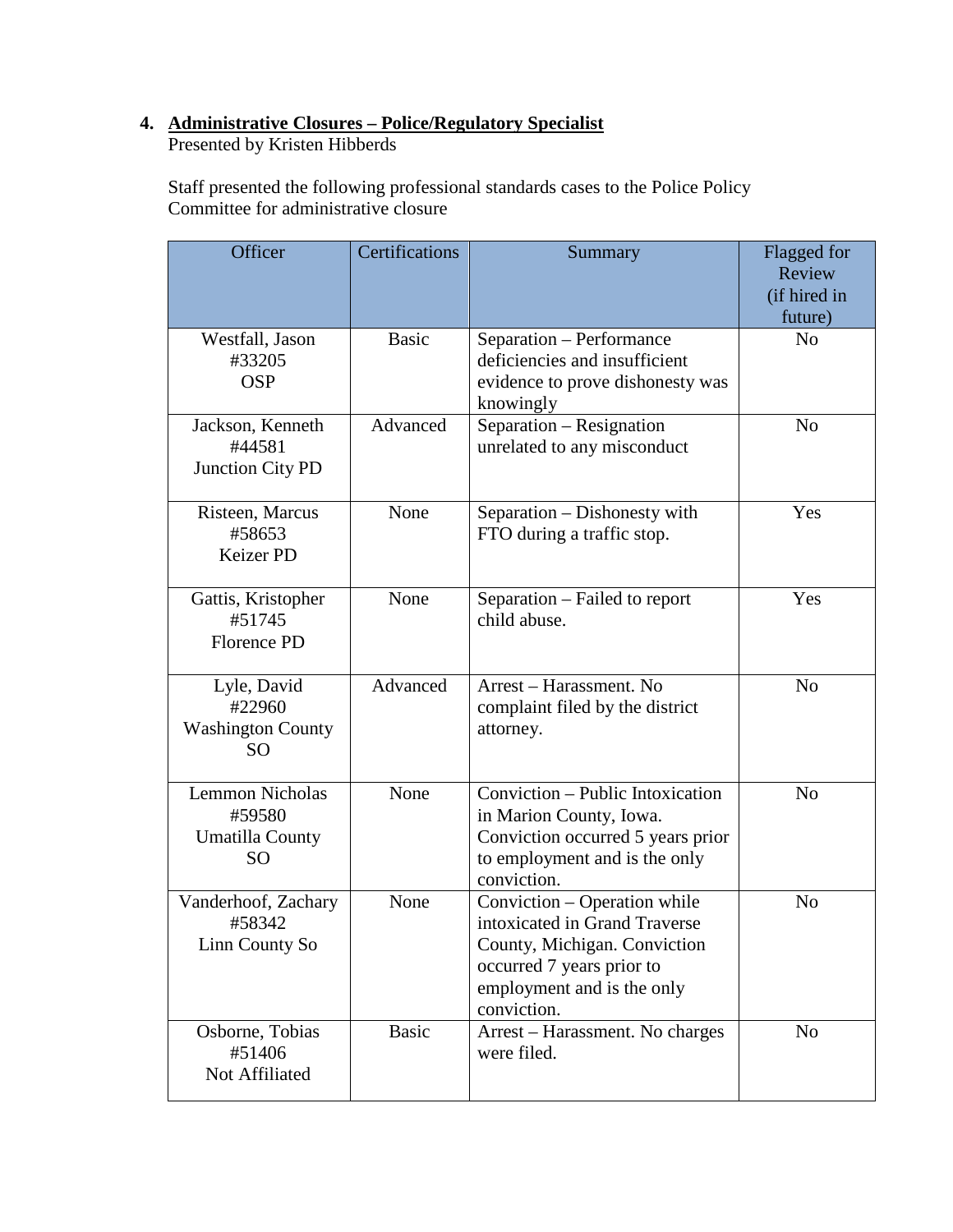| Morris, James          | Supervisory | Arrest – Assault IV Domestic | No |
|------------------------|-------------|------------------------------|----|
| 29314                  |             | Violence. Case Dismissed     |    |
| <b>Portland Police</b> |             |                              |    |
| Bureau                 |             |                              |    |

*Travis Hampton moved to approve the recommendations made by staff to administratively close the above listed cases. Craig Halupowski seconded the motion. The motion carried unanimously*

## **5. Darling, Wesley DPSST # 59704: Application for Training & Subsequent Certification**

Presented by Kristen Hibberds

In April 2019, Darling submitted an Application for Training and self-disclosed a criminal conviction.

After reviewing the investigative materials staff has identified violations of the Board's minimum moral fitness standards for public safety professionals. Specifically:

- **Gross Misconduct** when Darling was convicted of Possession of Marijuana Less Than an Ounce.
- **Dishonesty** when Darling was dishonest when questioned by the interviewing officer regarding any marijuana in the vehicle.

Staff did not identify any violations of **Disregard for the Rights of Others** or **Misuse of Authority**.

### *Wesley Darling provided verbal mitigation.*

| <b>Committee Vote/Consensus</b>   | <b>Second</b>    | <b>Vote</b> | <b>Outcome</b> |
|-----------------------------------|------------------|-------------|----------------|
| Bradley Robertson moved that the  | Craig Halupowski | 12 ayes;    | Motion passes  |
| Police Policy Committee adopt the |                  | 0 nays      | unanimously    |
| staff report as the record upon   |                  |             |                |
| which its recommendations are     |                  |             |                |
| based.                            |                  |             |                |

Consensus reached affirming the staff analysis identifying violations of the Board's moral fitness standard.

### **Mitigating Factors:**

- Conduct occurred before employment in public safety;
- The date of the conviction and their age at the time;
- The individual self-reported the criminal disposition;
- The individual's conduct did not occur multiple times;
- The individual has complied with all their court ordered obligations.
- Darling's verbal statements to the committee.
- The written mitigation that was submitted on Darling's behalf.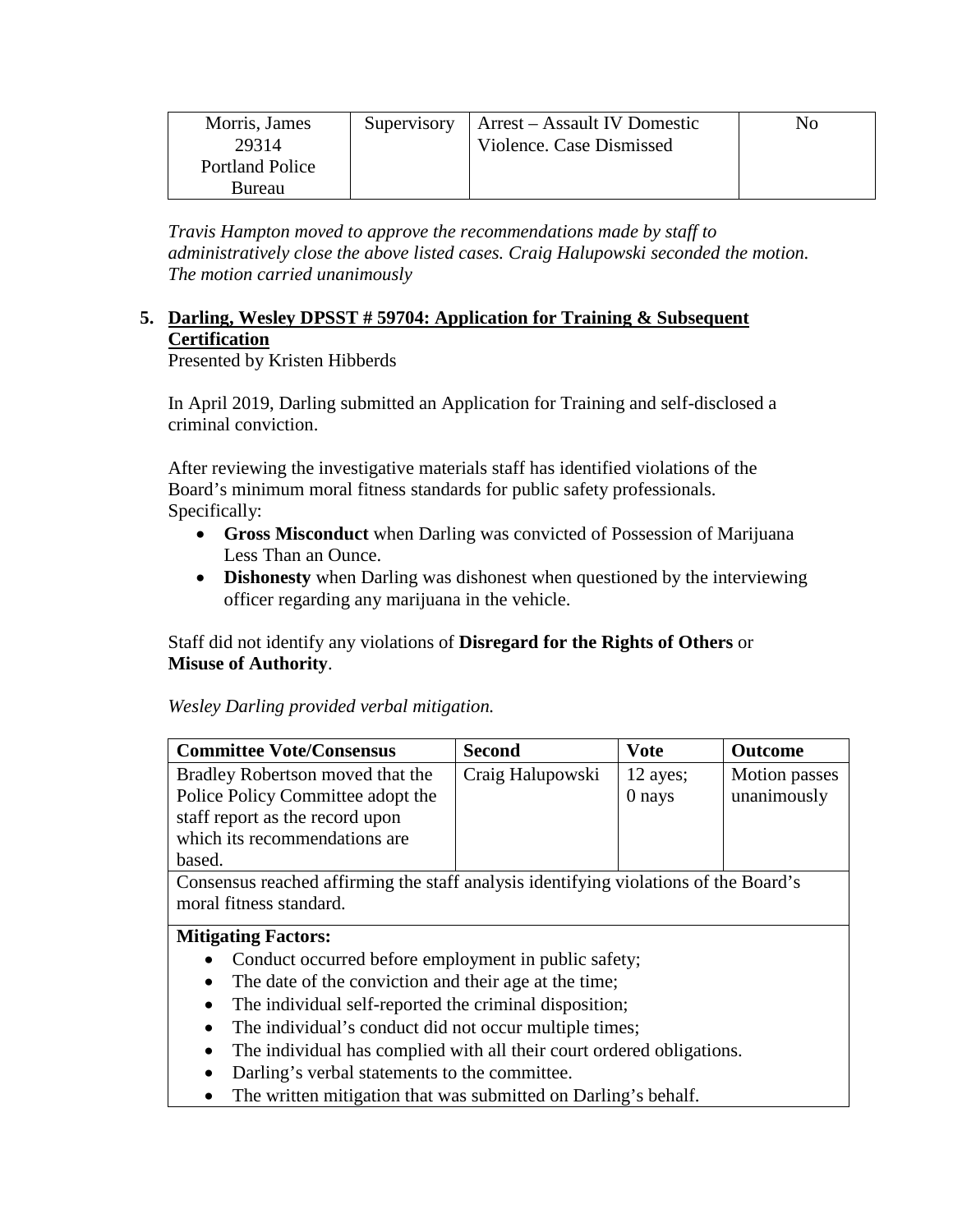- Darling's lie to the officer was not considered as a reflection of his moral character
- Darling's current status with the Oregon National Guard and his service to our country

# **Aggravating Factors:**

- The individual was found guilty of one Violation unclassified.
- Darling's subsequent Failure to Appear.

| Bradley Robertson moved, after        | Craig Halupowski | 12 ayes; | Motion passes |
|---------------------------------------|------------------|----------|---------------|
| considering the identified violations |                  | 0 nays   | unanimously.  |
| of the Board's moral fitness          |                  |          |               |
| standard and weighing the             |                  |          |               |
| aggravating and mitigating            |                  |          |               |
| circumstances unique to this case,    |                  |          |               |
| that no board action should be        |                  |          |               |
| taken against Darling's               |                  |          |               |
| certification.                        |                  |          |               |

# **6. Martin, Logan DPSST #60009 Application for Training and Subsequent Certification**

Presented by Kristen Hibberds

In June 2019, Martin submitted an Application for Training and self-disclosed three criminal convictions.

Staff identified violations of the Board's minimum moral fitness standards for public safety professionals. Specifically:

• **Gross Misconduct** when Martin was convicted of Recklessly Endangering Another Person, Criminal Mischief in the Second Degree, and for Intoxication of Liquors Prohibited in Certain Public Places.

Staff did not identify violations of **Dishonesty, Disregard for the Rights of Others, or Misuse of Authority.**

*Logan Martin provided verbal mitigation.*

| <b>Committee Vote/Consensus</b>                                                                                                            | <b>Second</b>     | <b>Vote</b>          | <b>Outcome</b>               |
|--------------------------------------------------------------------------------------------------------------------------------------------|-------------------|----------------------|------------------------------|
| Andy Heider moved that the Police<br>Policy Committee adopt the staff<br>report as the record upon which its<br>recommendations are based. | <b>Mark Rauch</b> | 12 ayes;<br>$0$ nays | Motion passes<br>unanimously |
| Consensus reached affirming the staff analysis identifying violations of the Board's<br>moral fitness standard.                            |                   |                      |                              |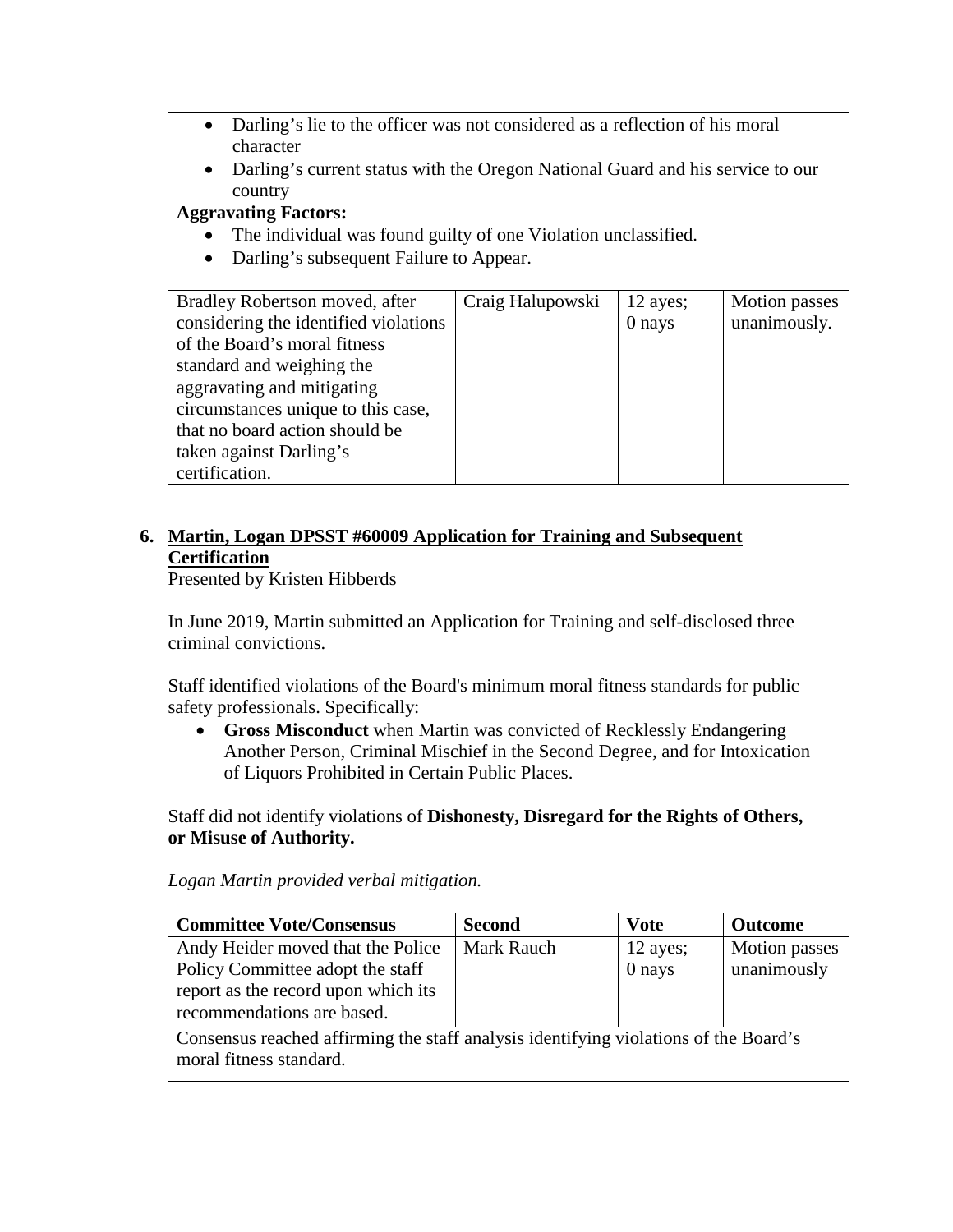### **Mitigating Factors:**

- The individual has complied with all of their court ordered obligations;
- Conduct occurred before employment in public safety;
- The date of the conviction and their age at the time;
- The individual self-reported the criminal dispositions.
- Martin's verbal statements to the committee
- The written mitigation submitted by Martin's Chief.

### **Aggravating Factors:**

- The individual's conduct occurred multiple times;
- The individual has more than one criminal disposition;
- The individual was sentenced to probation and restitution;
- The individual was found guilty of two Class A Misdemeanors and one Petty Misdemeanor.

| Mark Rauch moved, after               | Craig Halupowski | 11 ayes;   | Motion passes |
|---------------------------------------|------------------|------------|---------------|
| considering the identified violations |                  | 1 nays     |               |
| of the Board's moral fitness          |                  | (Lawrence) |               |
| standard and weighing the             |                  |            |               |
| aggravating and mitigating            |                  |            |               |
| circumstances unique to this case,    |                  |            |               |
| that no Board action should be        |                  |            |               |
| taken against Martin's certification. |                  |            |               |

# **7. Schmierbach, Ryan DPSST # 41342: Basic, Intermediate and Advanced Police Certifications**

Presented by Kristen Hibberds

On April 12, 2018, DPSST opened a case after receiving information that Schmierbach received a citation for a crime that was later dismissed as a Civil Compromise. Schmierbach subsequently resigned during an administrative investigation into his conduct.

Staff identified violations of the Board's minimum moral fitness standards for public safety professionals. Specifically:

- **Gross Misconduct** when Schmierbach was cited for Hit and Run-Property while under the influence of intoxicants and when he violated his Return to Work Rehabilitation Agreement.
- Dishonesty when Schmierback knowingly left the scene of a crime after hitting another vehicle and when he concealed his vehicle in the garage of his home.

Staff did not identify violations of **Disregard for the Rights of Others** or **Misuse of Authority**.

*Schmierbach provided verbal mitigation.*

| <b>Committee Vote/Consensus</b> | Second | ∨ote | <b>Outcome</b> |
|---------------------------------|--------|------|----------------|
|---------------------------------|--------|------|----------------|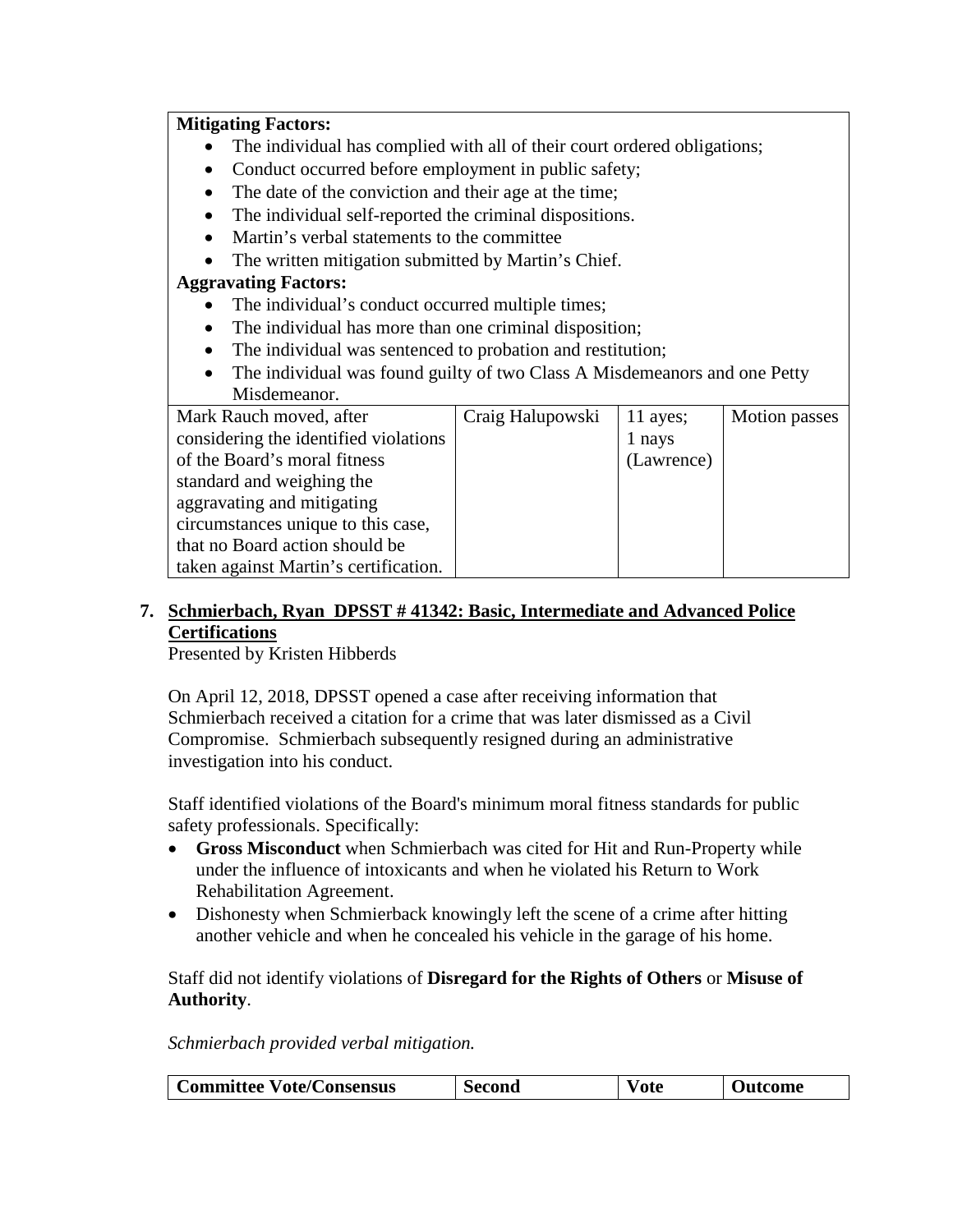| Craig Zanni recused himself due to a conflict of interest.                                                                                                                                                                                                                                                                                                                                                                                                                          |                       |                                             |                   |
|-------------------------------------------------------------------------------------------------------------------------------------------------------------------------------------------------------------------------------------------------------------------------------------------------------------------------------------------------------------------------------------------------------------------------------------------------------------------------------------|-----------------------|---------------------------------------------|-------------------|
| Craig Halupowski moved that the<br>Police Policy Committee adopt the<br>staff report as the record upon<br>which its recommendations are<br>based.                                                                                                                                                                                                                                                                                                                                  | <b>Travis Hampton</b> | 11 ayes;<br>0 nays;<br>1 recused<br>(Zanni) | Motion<br>passes. |
| Consensus reached affirming the staff analysis identifying violations of the Board's<br>moral fitness standard.                                                                                                                                                                                                                                                                                                                                                                     |                       |                                             |                   |
| <b>Mitigating Factors:</b><br>Schmierbach's verbal statements to the committee.<br><b>Aggravating Factors:</b><br>The individual's conduct occurred during their employment as a public safety<br>professional;<br>The individual's conduct surrounding alcohol abuse did occur multiple times.<br>Schmierbach's attempt to cheat the victim of his criminal behavior when he<br>offered him \$27.00<br>The steps Schmierbach took to avoid taking responsibility by concealing his |                       |                                             |                   |
| actions<br>Travis Hampton moved, after<br>considering the identified violations<br>of the Board's moral fitness<br>standard and weighing the<br>aggravating and mitigating<br>circumstances unique to this case,<br>that Board action should be taken<br>against Schmierbach's certification.                                                                                                                                                                                       | Andy Heider           | 11 ayes;<br>0 nays;<br>1 recused<br>(Zanni) | Motion passes     |
| Travis Hampton made a motion<br>that, after considering the totality of<br>the case, that Shmierbach be<br>ineligible to hold public safety<br>certification for life.                                                                                                                                                                                                                                                                                                              | Liz Lawrence          | 11 ayes;<br>0 nays;<br>1 recused<br>(Zanni) | Motion<br>passes. |

### **8. Lewis, Gregg DPSST #22515: Basic Police Certification**  Presented by Kristen Hibberds

In February 2018, DPSST was notified that Lewis had been terminated from employment. DPSST's review was stayed pending an employment arbitration. Prior to the arbitration, a Settlement Agreement was reached.

Staff identified violations of the Board's minimum moral fitness standards for public safety professionals. Specifically:

• **Gross Misconduct** when Lewis made disparaging comments against citizens of a protected class.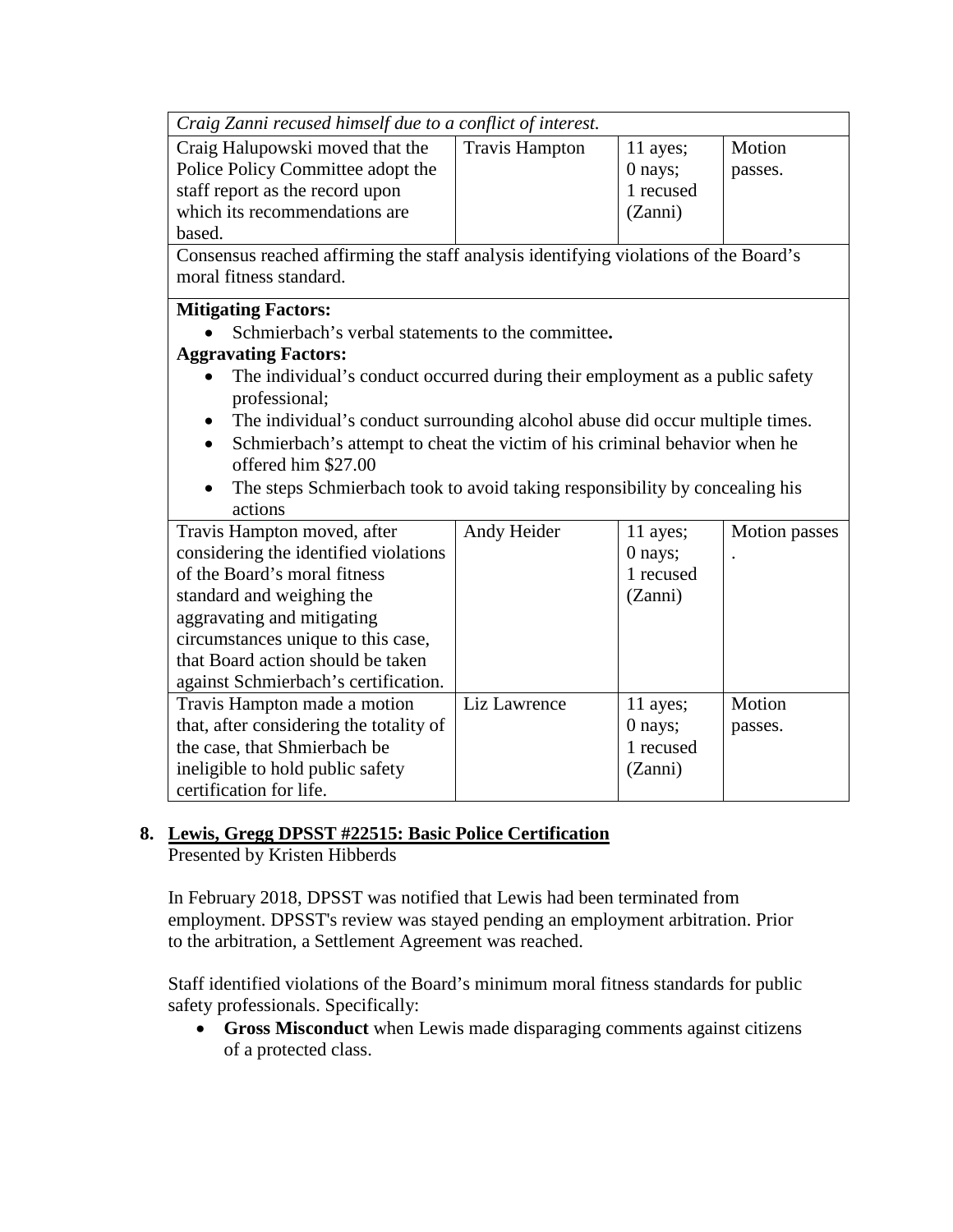### Staff did not identify violations of **Dishonesty**, **Disregard for the Rights of Others**  or **Misuse of Authority.**

# *Lewis provided verbal mitigation.*

| <b>Committee Vote/Consensus</b>                                                      | <b>Second</b>         | <b>Vote</b> | <b>Outcome</b> |
|--------------------------------------------------------------------------------------|-----------------------|-------------|----------------|
| Mark Rauch moved that the                                                            | <b>Travis Hampton</b> | 12 ayes;    | Motion passes  |
| Police Policy Committee adopt                                                        |                       | 0 nays      | unanimously.   |
| the staff report as the record upon                                                  |                       |             |                |
| which its recommendations are                                                        |                       |             |                |
| based                                                                                |                       |             |                |
| Consensus reached affirming the staff analysis identifying violations of the Board's |                       |             |                |
| moral fitness standard.                                                              |                       |             |                |
| <b>Mitigating Factors:</b>                                                           |                       |             |                |
| Lewis' verbal statements to the committee                                            |                       |             |                |
| Lewis' overall service to the City and the community                                 |                       |             |                |
| Lewis' acceptance of responsibility.                                                 |                       |             |                |
| The context of his statements were not indicative of a moral deficit.                |                       |             |                |
| <b>Aggravating Factors:</b>                                                          |                       |             |                |
| The individual's conduct occurred during their employment as a public safety         |                       |             |                |
| professional.                                                                        |                       |             |                |
| Lewis' behavior occurred as a Sergeant while conducting roll call where other        |                       |             |                |
| officers were present and required to be in attendance.                              |                       |             |                |
| Bradley Robertson moved, after                                                       | Craig Halupowski      | 5 ayes;     | Motion fails.  |
| considering the identified                                                           |                       | 7 nays;     |                |
| violations of the Board's moral                                                      |                       | (Wolfe,     |                |
| fitness standard and weighing the                                                    |                       | Barrett,    |                |
| aggravating and mitigating                                                           |                       | Hampton,    |                |
| circumstances unique to this case,                                                   |                       | Garrett,    |                |
| that no Board action should be                                                       |                       | Heider,     |                |
| taken against Lewis' Certification                                                   |                       | Lawrence,   |                |
|                                                                                      |                       | Zanni)      |                |
| After further discussion, Travis                                                     | DaNeshia Barrett      | 7 ayes;     | Motion passes. |
| Hampton motioned that board                                                          |                       | 5 nays      |                |
| actions should be taken against                                                      |                       | (Teague,    |                |
| Lewis' certification.                                                                |                       | Cummins,    |                |
|                                                                                      |                       | Halupowski, |                |
|                                                                                      |                       | Rauch,      |                |
|                                                                                      |                       | Robertson)  |                |
| Mark Rauch made a motion that,                                                       | Craig Halupowski      | 9 ayes;     | Motion passes  |
| after considering the totality of                                                    |                       | 3 nays      |                |
| the case, that Lewis be ineligible                                                   |                       | (Garrett,   |                |
| to hold public safety certification                                                  |                       | Hampton,    |                |
| for three years.                                                                     |                       | Lawrence)   |                |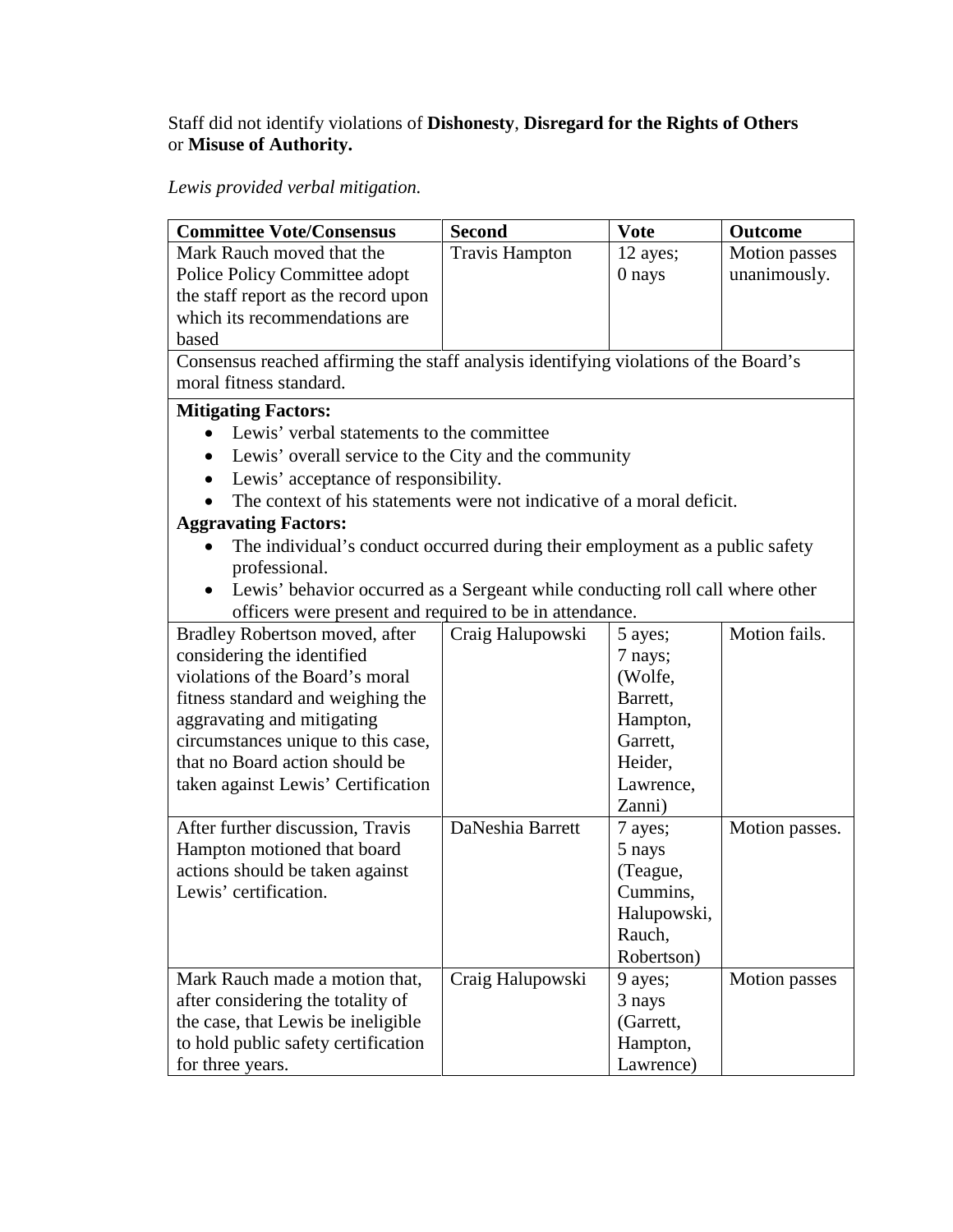# **9. Altabef, Daniel DPSST # 45330: Basic Police Certification**

Presented by Kristen Hibberds

In February 2018, DPSST was notified that Altabef had been terminated from employment. DPSST's review was stayed pending an employment arbitration. On October 1, 2018, an Award was issued upholding Altabef's termination.

Staff identified violations of the Board's minimum moral fitness standards for public safety professionals. Specifically:

• **Gross Misconduct** when Altabef engaged in unprofessional conduct during a traffic stop that resulted in the use of force on a disabled citizen.

Staff did not identify violations of **Dishonesty, Disregard for the Rights of Others** or **Misuse of Authority.**

| <b>Committee Vote/Consensus</b>                                                                | <b>Second</b>                                                                      | <b>Vote</b>  | Outcome       |  |  |
|------------------------------------------------------------------------------------------------|------------------------------------------------------------------------------------|--------------|---------------|--|--|
|                                                                                                | John Teague and Craig Halupowski recused themselves due to a conflict of interest. |              |               |  |  |
| Mark Rauch moved that the                                                                      | Andy Heider                                                                        | 10 ayes; $0$ | Motion passes |  |  |
| Police Policy Committee adopt                                                                  |                                                                                    | nays;        |               |  |  |
| the staff report as the record upon                                                            |                                                                                    | 2 recused    |               |  |  |
| which its recommendations are                                                                  |                                                                                    | (Teague,     |               |  |  |
| based                                                                                          |                                                                                    | Halupowski)  |               |  |  |
| Consensus reached affirming the staff analysis identifying violations of the Board's           |                                                                                    |              |               |  |  |
| moral fitness standard.                                                                        |                                                                                    |              |               |  |  |
| <b>Mitigating Factors</b>                                                                      |                                                                                    |              |               |  |  |
| No mitigating factor were considered.                                                          |                                                                                    |              |               |  |  |
| <b>Aggravating Factors</b>                                                                     |                                                                                    |              |               |  |  |
| The individual's conduct occurred during their employment as a public safety                   |                                                                                    |              |               |  |  |
| professional.                                                                                  |                                                                                    |              |               |  |  |
| The individual's conduct occurred while they were acting in an official capacity.<br>$\bullet$ |                                                                                    |              |               |  |  |
| Altabef's failure to change his behavior after receiving correction and counseling.            |                                                                                    |              |               |  |  |
| Travis Hampton moved, after                                                                    | <b>Bradley Robertson</b>                                                           | 6 ayes;      | Motion passes |  |  |
| considering the identified                                                                     |                                                                                    | 4 nays       |               |  |  |
| violations of the Board's moral                                                                |                                                                                    | (Barrett,    |               |  |  |
| fitness standard and weighing the                                                              |                                                                                    | Lawrence,    |               |  |  |
| aggravating and mitigating                                                                     |                                                                                    | Rauch,       |               |  |  |
| circumstances unique to this case                                                              |                                                                                    | Zanni);      |               |  |  |
| that no Board action should be                                                                 |                                                                                    | 2 recused    |               |  |  |
| taken against Altabef's                                                                        |                                                                                    | (Teague,     |               |  |  |
| certification.                                                                                 |                                                                                    | Halupowski)  |               |  |  |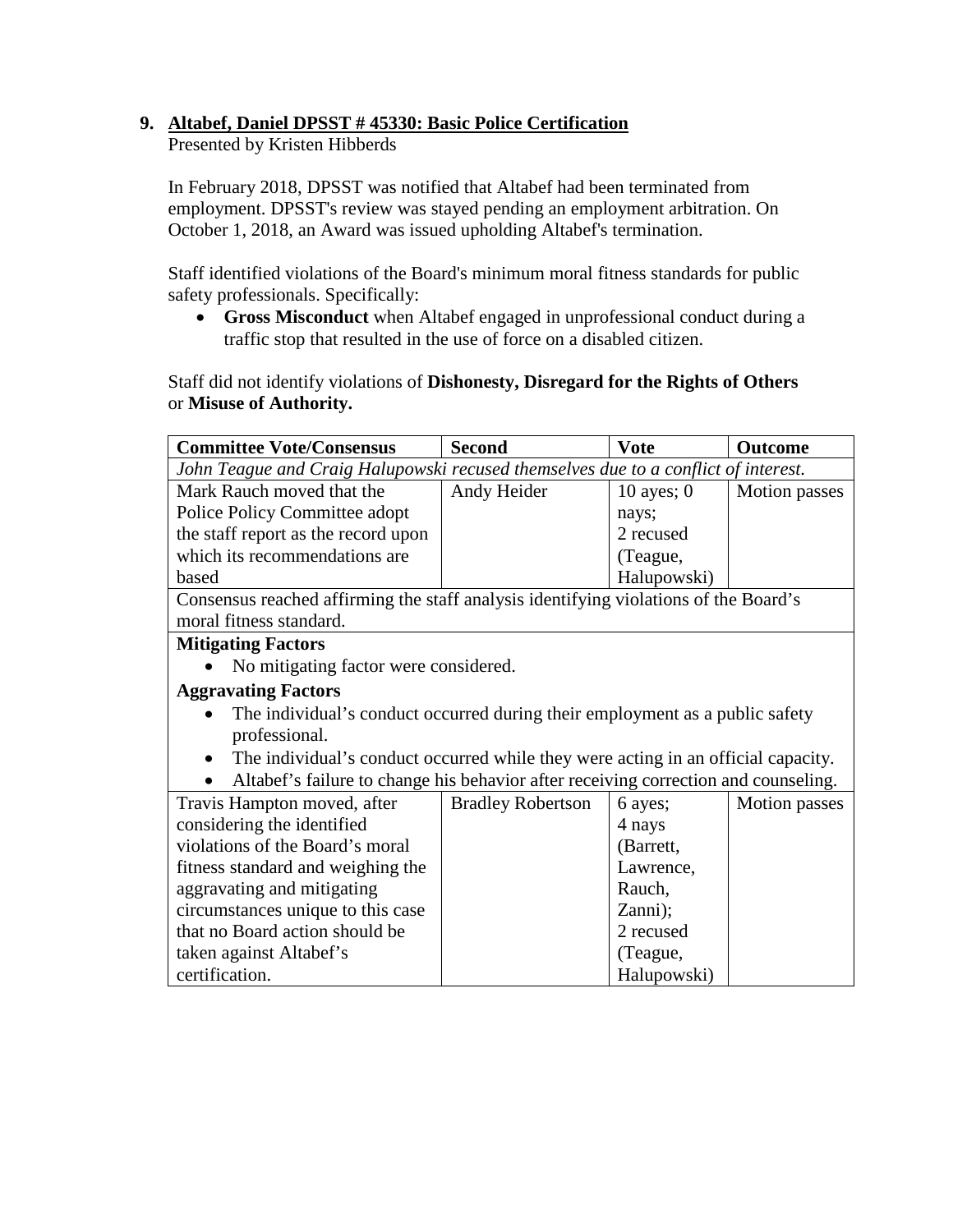# **10. Lackey, Issac DPSST # 39648: Basic, Intermediate and Advanced Police Certifications**

Presented by Kristen Hibberds

DPSST received a Personnel Action from PPB indicating that Lackey had been terminated on May 1, 2018.

Staff has identified violations of the Board's minimum moral fitness standards for public safety professionals. Specifically:

• **Gross Misconduct** when Lackey retaliated against a co-worker by making a complaint alleging unethical conduct.

Staff did not identify violations of **Dishonesty, Disregard for the Rights of Others**  or **Misuse of Authority.**

*Lackey provided verbal mitigation*.

| <b>Committee Vote/Consensus</b>                                                      | <b>Second</b>    | Vote     | <b>Outcome</b>       |  |
|--------------------------------------------------------------------------------------|------------------|----------|----------------------|--|
| Travis Hampton moved that the                                                        | DaNeisha Barrett | 12 ayes; | Motion passes        |  |
| Police Policy Committee adopt                                                        |                  | 0 nays   | unanimously.         |  |
| the staff report as the record                                                       |                  |          |                      |  |
| upon which its                                                                       |                  |          |                      |  |
| recommendations are based                                                            |                  |          |                      |  |
| Consensus reached affirming the staff analysis identifying violations of the Board's |                  |          |                      |  |
| moral fitness standard.                                                              |                  |          |                      |  |
| <b>Mitigating Factors</b>                                                            |                  |          |                      |  |
| No mitigating factors were considered.                                               |                  |          |                      |  |
| <b>Aggravating Factors</b>                                                           |                  |          |                      |  |
| The individual's conduct occurred during their employment as a public safety         |                  |          |                      |  |
| professional.                                                                        |                  |          |                      |  |
| Craig Halupowski moved, after                                                        | Brian Wolfe      | 12 ayes; | <b>Motion</b> passes |  |
| considering the identified                                                           |                  | $0$ nays | unanimously.         |  |
| violations of the Board's moral                                                      |                  |          |                      |  |
| fitness standard and weighing                                                        |                  |          |                      |  |
| the aggravating and mitigating                                                       |                  |          |                      |  |
| circumstances unique to this                                                         |                  |          |                      |  |
| case, that no Board action                                                           |                  |          |                      |  |
| should be taken against                                                              |                  |          |                      |  |
| Lackey's certification                                                               |                  |          |                      |  |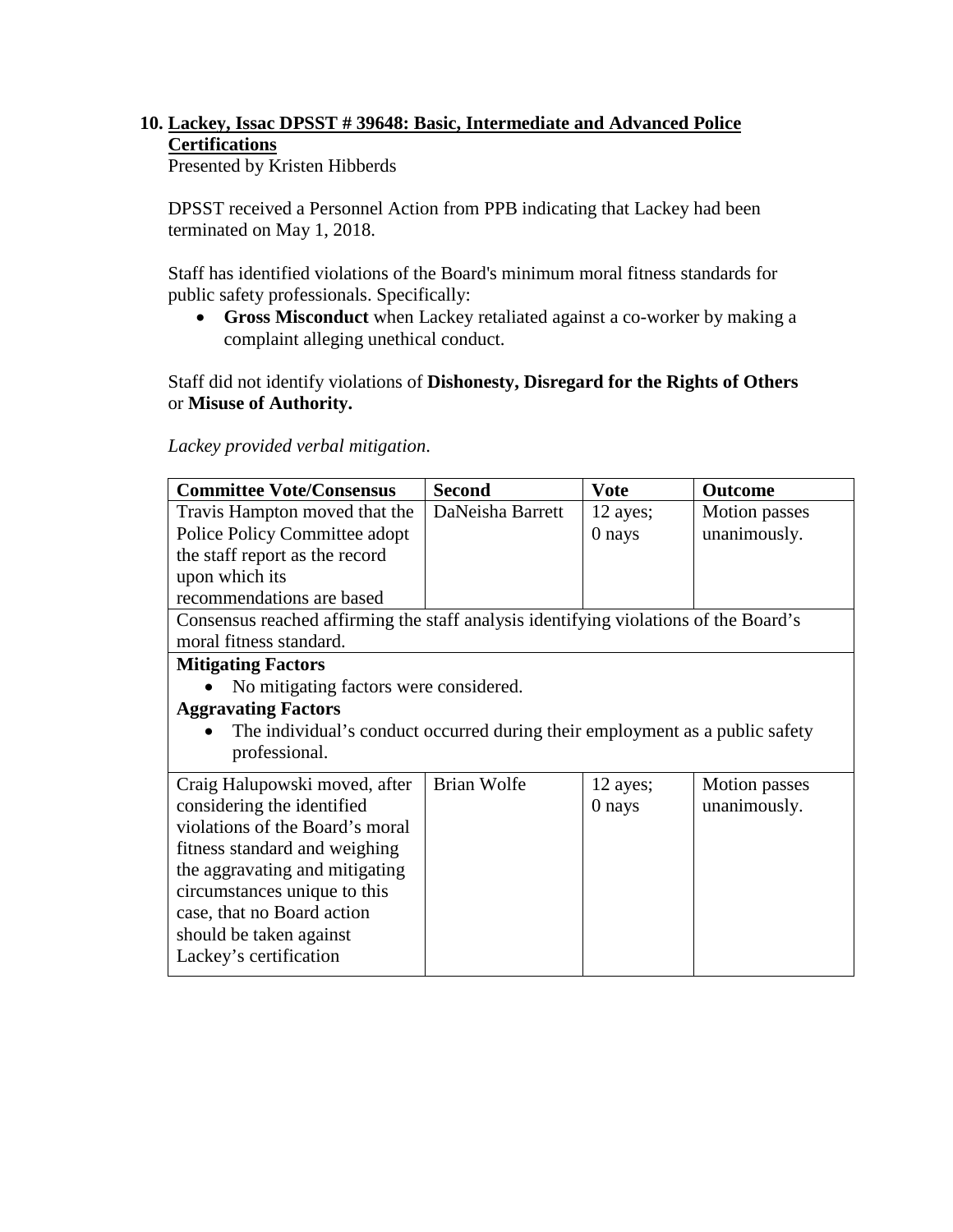### **11. Jones, Steven DPSST #23649 Basic Police Certification**

Presented by Kristen Hibberds

DPSST opened a case after receiving information that Steven Jones received two citations that were later diverted and deferred. On May 3, 2019, Jones resigned from his employment with PPB during an investigation.

Staff identified violations of the Board's minimum moral fitness standards for public safety professionals. Specifically:

• **Gross Misconduct** when Jones was convicted of Reckless Driving, when he drove a city vehicle to a call while under the influence of intoxicants, and when he was involved in a crash while driving a city vehicle under the influence of intoxicants.

Staff did not identify violations of **Dishonesty, Disregard for the Rights of Others**  or **Misuse of Authority.**

| <b>Committee Vote/Consensus</b>                                                      | <b>Second</b>     | <b>Vote</b> | <b>Outcome</b>       |
|--------------------------------------------------------------------------------------|-------------------|-------------|----------------------|
| Bradley Robertson moved that                                                         | Craig Halupowski  | 12 ayes;    | <b>Motion</b> passes |
| the Police Policy Committee                                                          |                   | 0 nays      | unanimously.         |
| adopt the staff report as the                                                        |                   |             |                      |
| record upon which its                                                                |                   |             |                      |
| recommendations are based                                                            |                   |             |                      |
| Consensus reached affirming the staff analysis identifying violations of the Board's |                   |             |                      |
| moral fitness standard.                                                              |                   |             |                      |
| <b>Mitigating Factors</b>                                                            |                   |             |                      |
| No mitigating factors were considered.                                               |                   |             |                      |
| <b>Aggravating Factors</b>                                                           |                   |             |                      |
| The individual's conduct occurred during their employment as a public safety         |                   |             |                      |
| professional;                                                                        |                   |             |                      |
| The individual's conduct did result in a criminal disposition.                       |                   |             |                      |
| Travis Hampton moved, after                                                          | <b>Mark Rauch</b> | 12 ayes;    | <b>Motion</b> passes |
| considering the identified                                                           |                   | 0 nays      | unanimously.         |
| violations of the Board's moral                                                      |                   |             |                      |
| fitness standard and weighing                                                        |                   |             |                      |
| the aggravating and mitigating                                                       |                   |             |                      |
| circumstances unique to this                                                         |                   |             |                      |
| case, that Board action should                                                       |                   |             |                      |
| be taken against Jones's                                                             |                   |             |                      |
| certification                                                                        |                   |             |                      |
| Brian Wolfe made a motion                                                            | Liz Lawrence      | 12 ayes;    | Motion passes        |
| that, after considering the                                                          |                   | 0 nays      | unanimously.         |
| totality of the case, that Lewis                                                     |                   |             |                      |
| be ineligible to hold public                                                         |                   |             |                      |
| safety certification for ten years.                                                  |                   |             |                      |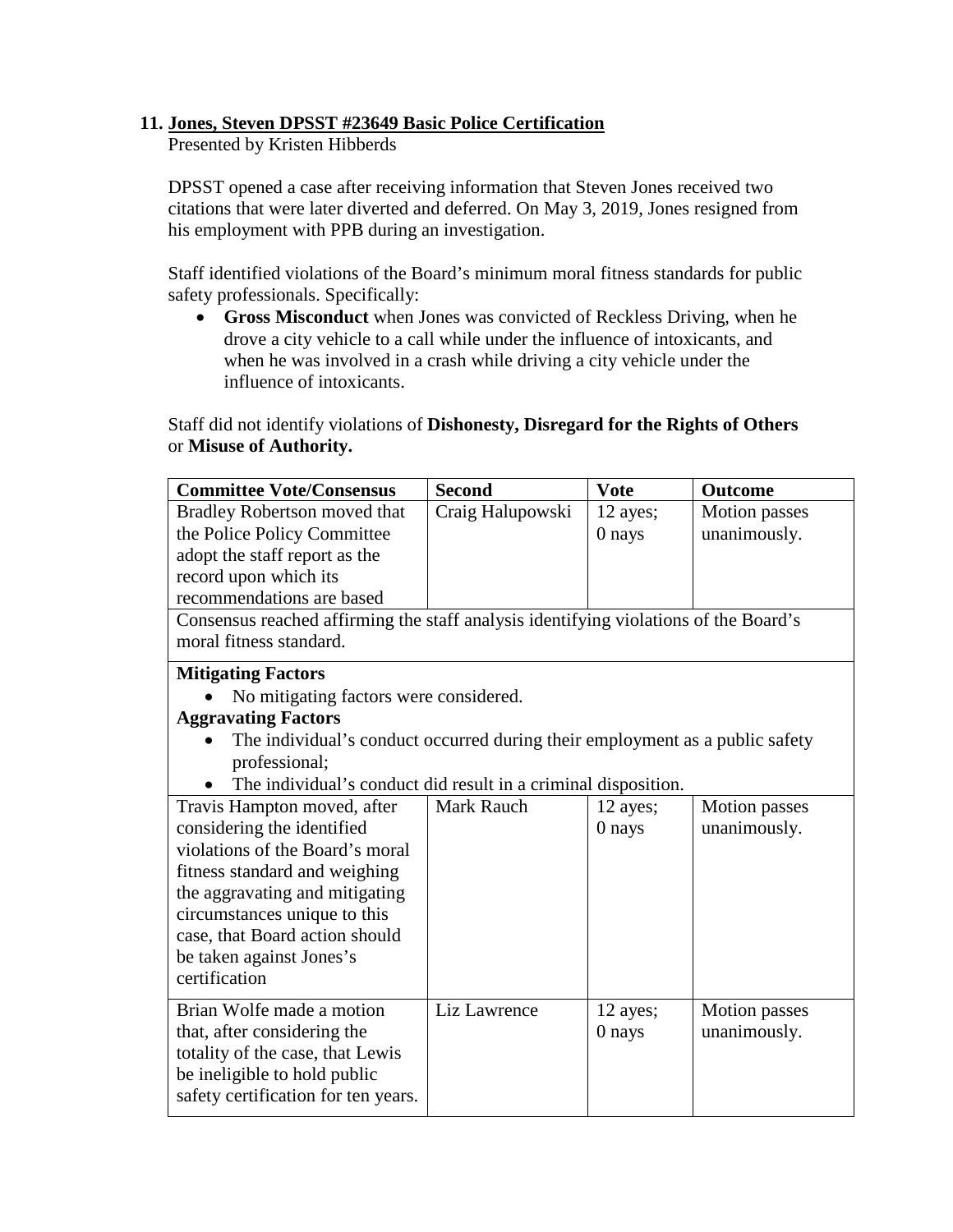# **12. Wommack, Ronald DPSST #38511 Basic, Intermediate and Advanced Police Certifications**

Presented by Kristen Hibberds

On March 19, 2018, Wommack was separated from employment with the Tigard Police Department (TPD). On June 1, 2018, Wommack was convicted of DUII. On May 16, 2019, the PPC met and in a vote of 11 in favor and three opposed recommended the Board take NO ACTION against Wommack's certifications after consideration of all of the facts and weighing the aggravating and mitigating circumstances unique to this case.

The Board requested that the PPC reconsider/discuss the facts of this case, specifically the fact that this is Womack's 2<sup>nd</sup> DUII, his Breath Alcohol Content (BAC) was 0.19%, he was operating a motorcycle, and he was in possession of a firearm and is a veteran police officer.

| <b>Committee Vote/Consensus</b>                                                                                                                                                                                    | <b>Second</b>      | <b>Vote</b>                        | <b>Outcome</b> |
|--------------------------------------------------------------------------------------------------------------------------------------------------------------------------------------------------------------------|--------------------|------------------------------------|----------------|
| Brian Wolfe moved, after<br>considering the totality of the<br>case, the Committee's previous<br>findings and the Board's<br>instructions, that Board action<br>should be taken against<br>Wommack's certification | <b>Mark Rauch</b>  | 11 ayes;<br>1 nay<br>(Robertson)   | Motion passes. |
| John Teague made a motion,<br>after considering the totality of<br>the case, that Wommack be<br>ineligible to hold public safety<br>certification for a period of five<br>years.                                   | <b>Pat Garrett</b> | 11ayes;<br>$1$ nay;<br>(Robertson) | Motion passes. |

# **13. Nightingale, William DPSST #46319: Re-evaluate Ineligibility Period of Basic, Intermediate and Advanced Certification and Basic Telecommunicator and EMD Certification**

Presented by Kristen Hibberds

In December 2017, Nightingale separated from employment with the Woodburn Police Department.

On May 16, 2019, the PPC reviewed this matter and made a recommendation to Revoke Nightingale's certification for 5 years based on the dishonesty.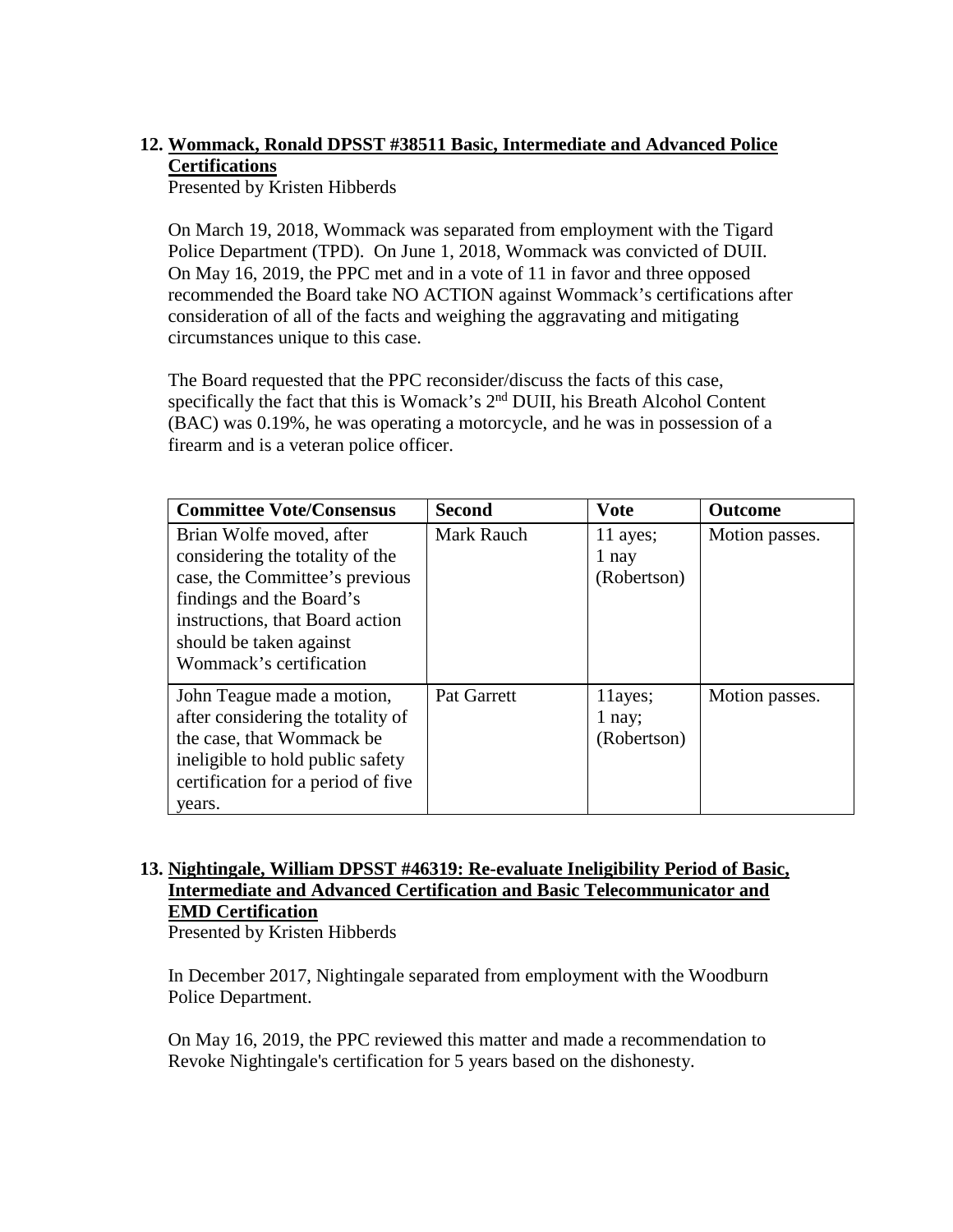Based on staff error in interpretation of the current OAR regarding ineligibility periods, the PPC will need to re-review their ineligibility recommendation based on their finding of Dishonesty, which carries with it a minimum ineligibility period of 10 years and maximum of lifetime.

*Craig Halupowski abstained due to conflict of interest.* 

| <b>Committee Vote/Consensus</b>   | <b>Second</b> | <b>Vote</b> | <b>Outcome</b> |
|-----------------------------------|---------------|-------------|----------------|
| Pat Garrett made a motion, after  | Mark Rauch    | 11ayes;     | Motion passes. |
| considering the totality of the   |               | 1 nays      |                |
| case, that Nightingale be         |               | (Robertson) |                |
| ineligible to hold public safety  |               |             |                |
| certification for a period of ten |               |             |                |
| years.                            |               |             |                |

# **14. Department Update**

Linsay reported:

- The Criminal Justice Background Investigation Workgroup continues to meet to discuss DPSST's role in background investigations. Discussion includes the possibility of developing a repository of applicant's and the development of an applicant-specific standard and review process.
- The three OAR's resulting from recommendations developed by the Criminal Justice Moral Fitness Workgroup each received comment: The expiration of criminal justice certifications; updates to the background investigation rule and the updates to the moral fitness standards. Each comment will be considered by the Workgroup next month and represented to the Policy Committees in November.
- The A/V equipment allowing the streaming of these meetings has been installed. DPSST staff is working through the technical bugs to ensure the meetings can be streamed moving forward.

Eriks Reported:

- Enrollment in Basic Police Courses remains steady. The bulk of the workload is in the Basic Police Course arena. Staff have met with the Oregon State Police, Portland Police Bureau, and Eugene Police Department over the last few weeks as all of these agencies anticipate a large wave of hiring in the upcoming months. If the current retirement and hiring numbers remain true, and DPSST has to begin a 16-week Basic Police Course every month, the organization will run out of classes by November of 2020. As a result DPSST is looking at requesting the four Basic Police classes that were reduced in the current budget be restored during the 2020 legislative session. The enrollment numbers for both Basic Corrections and Basic Parole and Probation remain steady but manageable within the current training calendar for 2019-2021.
- The conclusion of the 2019 legislative session resulted in a number of bills being introduced that will require DPSST's attention. Several bills changed Oregon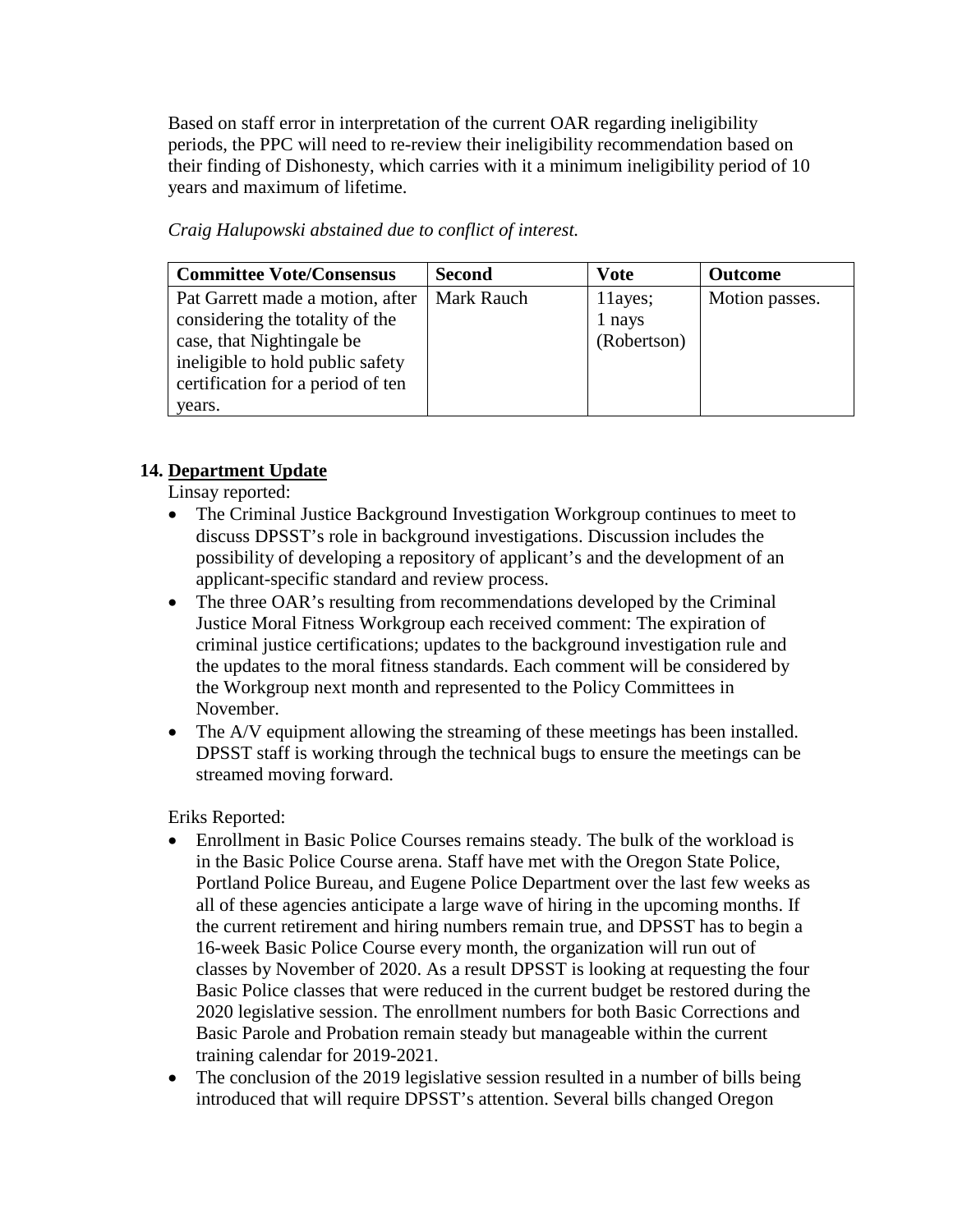Criminal Codes which will require that academy curriculum be updated as is done after each session. DPSST will also work on proposed Oregon Administrative Rule language for the pre-employment psych evaluation that will be required for all law enforcement officers. Depending on timing, staff may need to create a Temporary Rule while the Permanent Rule is adopted.

- DPSST is working on various legislative concepts for the 2021 session. A number of these are in the private security program area, another to clear-up confusing language in the Public Safety Memorial Fund statue, and the others to clarify language on DPSST certification.
- The sunset on the ability for the Oregon Department of Corrections to deliver its own training under DPSST's oversight is set to expire in 2023. While DPSST and DOC would both like to see entry level training for state corrections officers return to the Academy the infrastructure and volume of training being offered does not allow it. DPSST requested funds as part of its 2019 agency request budget to construct and additional wing for more dorms to address DOC's return which was not approved. DPSST will be working with DOC to ensure that an extension of the sunset be introduced during the 2021 session.
- DPSST's Center for Policing Excellence is actively working with staff and stakeholders on curriculum updates and changes. The Phase 2 changes to the Basic Police Course are being implemented and Phase 3 is still in work group. A complete review and update of the Basic Corrections Class is slated for 2020.
- DPSST staff is currently working with stakeholders to update the field training manuals for Basic Corrections and Basic Parole and Probation. This process should take about a year with completion targeted for early 2020.
- Terry Moss is working with a diverse stakeholder group to begin the review and update of both the two-week Supervision and Management classes. This group had its first meeting earlier this month and has a schedule of upcoming tasks and meetings.
- DPSST continues its partnership with the Oregon Department of Veterans Affairs (ODVA) which brings a benefits coordinator to campus one day a month during which time this person meets with students attending academy classes to discuss benefits they have earned and are entitled to. On average about 30-40% of the academy students have served in our nation's armed forces. DPSST emails the employee a brochure when being made aware of the hiring of a veteran which explains the training benefits available if the individual wants to use them.
- DPSST staff are working to support two statewide efforts in the wellness and safety arena. The first is the Police Chiefs and Sheriffs Association's Officer Wellness Task Force which is looking at statewide training and awareness opportunities for police, corrections, parole and probation, and 9-1-1 telecommunications. The second is a multi-discipline group working specifically on peer support. The peer support group is building a webpage that will capture information on agency programs, resources, clinicians, etc. this group is also working with Responder Life which is hosting the Northwest Peer Support conference in the Portland area after the first of the year.
- There have been changes on the Board due to legislative term limits. Board Chair Jason Myers completed his third year, of his second term, at the end of June.